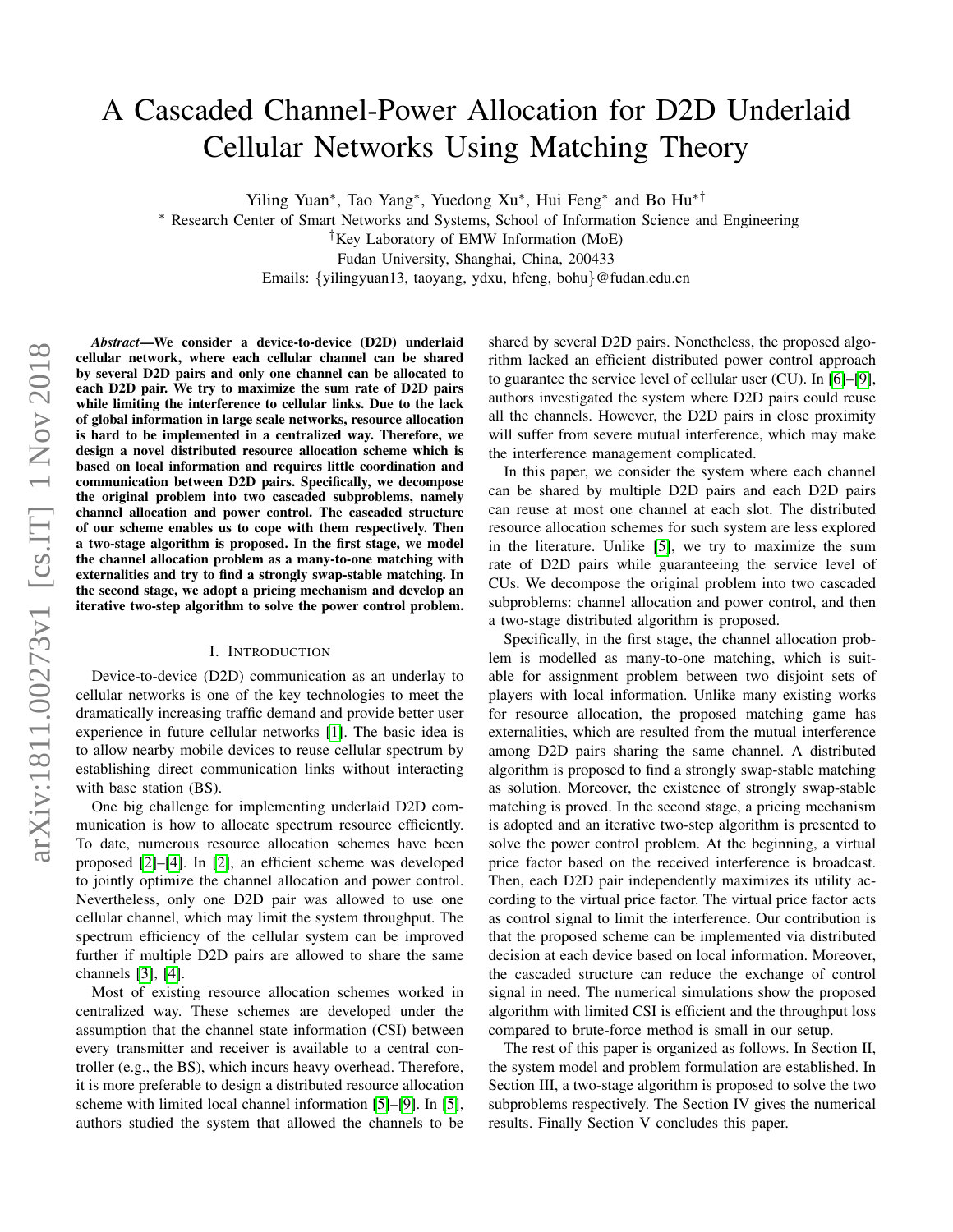### II. SYSTEM MODEL AND PROBLEM FORMULATION

# *A. System Model*

We study a D2D underlaid cellular network comprised of a BS, C CUs and D D2D pairs. The scenario where D2D pairs reuse uplink resource is considered in this paper. The set of CUs and D2D pairs are denoted by  $C = \{1, \dots, C\}$ and  $\mathcal{D} = \{1, \dots, D\}$  respectively. All devices are equipped with one antenna. The network is provided with a set  $K$  of  $K$  orthogonal frequency channels. We assume a fully loaded cellular network, i.e.,  $K = C$ . Each channels has been already allocated to one cellular user. For simplicity, CU  $k \in \mathcal{K}$  is referred to the CU assigned to channel  $k$  in our discussion. Multiple D2D pairs can share the same cellular channels and each D2D pair is allowed to access at most one cellular channel. The set of D2D pairs sharing the channel  $k$  is denoted by  $\mathcal{D}_k \subseteq \mathcal{D}$ , and  $\mathcal{D}_k \cap \mathcal{D}'_k = \emptyset$  when  $k \neq k'$ . Then, the SINR of D2D pair  $i$  on channel  $k$  is given by

<span id="page-1-6"></span>
$$
\gamma_{dk}^D = \frac{p_d g_{dd}^k}{n_0 + q_c g_d^k + \sum_{i \in \mathcal{D}_k \setminus \{d\}} p_i g_{id}^k},\tag{1}
$$

where  $q_c$  and  $p_d$  are the transmit powers of cellular link and D2D pair d, respectively,  $g_{id}^k$  denotes the channel gain from D2D transmitter *i* to D2D receiver *d* on channel *k*,  $g_d^k$  is the channel gain from CU  $k$  to D2D receiver  $i$  on channel  $k$ , and  $n_0$  is the noise power.

## *B. Problem Formulation*

In this paper, we aim to maximize the sum rate of D2D pairs while guaranteeing the maximum interference to cellular users. Mathematically, the problem can be formulated as

$$
\max_{\mathbf{p}, \mathbf{D}} \sum_{k \in \mathcal{K}} \sum_{d \in \mathcal{D}_k} \ln(1 + \gamma_{dk}^D) \tag{2a}
$$

$$
\text{s.t. } 0 \le p_d \le P_m, \forall d \in \mathcal{D},\tag{2b}
$$

$$
\sum_{d \in \mathcal{D}_k} p_d h_d^k \le Q_k, \forall k \in \mathcal{K},\tag{2c}
$$

$$
\mathcal{D}_k \cap \mathcal{D}'_k = \emptyset, \forall k, k' \in \mathcal{K}, k \neq k', \tag{2d}
$$

where  $\mathbf{p} = (p_1, p_2, \dots, p_D)^T$ ,  $\mathbf{D} = \{ \mathcal{D}_1, \mathcal{D}_2, \dots, \mathcal{D}_K \}$ ,  $P_m$ is the maximum transmit power and  $h_d^k$  denotes the channel gain from D2D transmitter  $d$  to cellular link on channel  $k$ . The constraint [\(2c\)](#page-1-0), referred to as *interference constraint*, is for protection of cellular links, where  $Q_k$  is the interference tolerance level which depends on the requirements and channel gain of cellular link on channel  $k$ . Moreover, we assume only local information is available at each device. Explicitly, D2D pair d only knows the channel gain  $h_d^k$ ,  $g_{dd}^k$ ,  $g_d^k$ ,  $g_{id}^k$  and  $g_{di}^k$ , and the BS only knows  $h_d^k$ .<sup>[1](#page-1-1)</sup>

<span id="page-1-3"></span>

Fig. 1: Framework for resource allocation

## III. CHANNEL ALLOCATION AND POWER CONTROL

Problem [\(2\)](#page-1-2) is a mixed integer non-linear programming problem, which is usually intractable. Moreover, only local information is available, which makes the problem more difficult to solve. Therefore, our goal is to develop a efficient distributed approach. For this purpose, we decompose the problem into two cascaded subproblems, namely channel allocation and power control. The former one is solved by matching theory and a pricing mechanism is adopted for the latter one. The entire framework is depicted in Fig[.1.](#page-1-3)

#### *A. Channel Allocation Stage*

We consider the optimization problem of the channel allocation solution given the transmit power p by solving the following optimization problem:

<span id="page-1-4"></span>
$$
\max_{\mathbf{D}} \sum_{k \in \mathcal{K}} \sum_{d \in \mathcal{D}_k} \ln(1 + \gamma_{dk}^D) \tag{3a}
$$

$$
\text{s.t.} \quad \mathcal{D}_k \cap \mathcal{D}'_k = \emptyset, \forall k, k' \in \mathcal{K}, k \neq k', \tag{3b}
$$

<span id="page-1-5"></span>
$$
p_d = P_m, \forall d \in \mathcal{D}.\tag{3c}
$$

<span id="page-1-2"></span>In problem [\(3\)](#page-1-4), the interference constraint [\(2c\)](#page-1-0) will be considered in power control stage. In order to estimate the contribution of each D2D pair to the overall throughput, D2D transmitters are requested to transmit at power  $P_m$ , as represented in constraint [\(3c\)](#page-1-5).

<span id="page-1-0"></span>To solve problem [\(3\)](#page-1-4), which is a combinational optimization problem, we model it as many-to-one matching game. Originally stemming from economics [\[10\]](#page-5-7), matching theory provides a mathematical framework to cope with the problem of matching players in two distinct sets, based on each player's individual preference and local information. It has been used for many resource allocation problems in communication networks [\[11\]](#page-5-8). In our context, one side is D2D pairs and the other side is the cellular channels. In the implementation, the BS will make decisions on behalf of channel  $k$ .

**Definition 1.** A many-to-one matching  $\mu$  is a subset of  $\mathcal{D}\bigotimes \mathcal{K}$  such that  $|\mu(d)| = 1, |\mu(k)| = n_k, \forall d \in \mathcal{D}, \forall k \in \mathcal{K},$ where  $n_k$  is the quota of CU k,  $\mu(d) = \{k \in \mathcal{K} : (d, k) \in \mu\}$ and  $\mu(k) = \{d \in \mathcal{D} : (d, k) \in \mu\}.$ 

If the number of D2D pair in  $\mu(k)$ , say r, is less than  $n_k$ , then  $\mu(k)$  has  $n_k-r$  "holes" represented as D2D pairs with no preference over matchings. In this paper, we assume  $n_k = D$ for simplicity. We will also use  $\mu(d)$  to denote the channel reused by D2D pair d. Utility function is adopted to describe

<span id="page-1-1"></span><sup>&</sup>lt;sup>1</sup>We assume the system works in TDD mode. Hence, due to channel reciprocity, these CSI can be easily obtained by listening to the pilot transmitted by CU or other devices .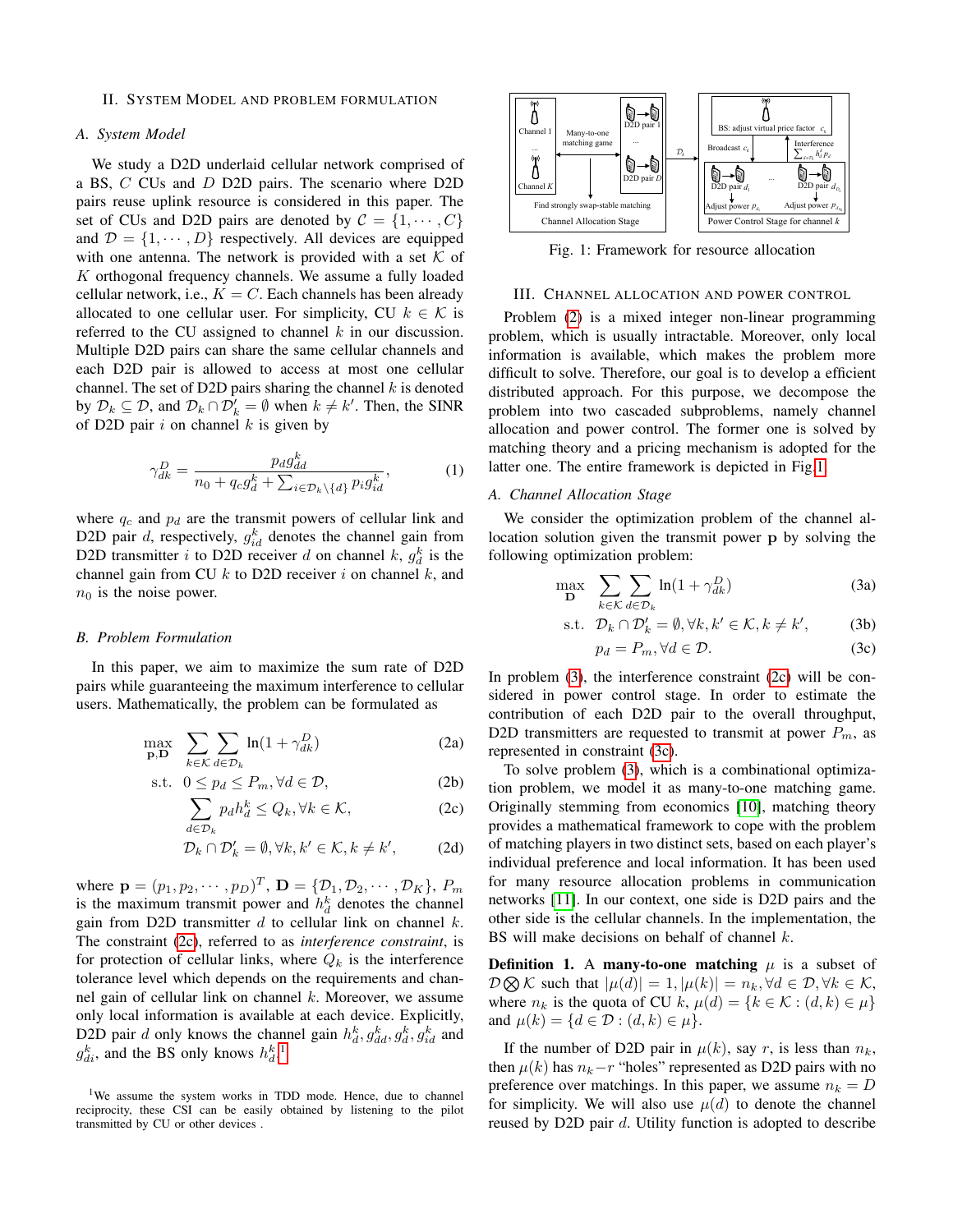the preferences of agents over matchings. Given matching  $\mu$ , the utility of D2D pair  $d$  is defined as follows:

<span id="page-2-1"></span>
$$
U_d(\mu) = \xi_1 \phi_d(\mu) - \theta,\tag{4}
$$

where  $\phi_d(\mu)$  is the gain obtained from accessing channel  $\mu(d)$ ,  $\xi_1$  is the equivalent revenue with respective to gain  $\phi_d(\mu)$ , and  $\theta$  is the price for using cellular channel. We set  $U_d(\mu) = -\infty$  when D2D pair d is not matched with any channel. Specifically, the gain is represented as follows:

<span id="page-2-0"></span>
$$
\phi_d(\mu) = \ln(\frac{P_m g_{dd}^{\mu(d)}}{n_0}) - w q_c g_d^{\mu(d)}
$$
  
- 
$$
\sum_{i \in \mu^2(d), i \neq d} \frac{w}{2} P_m(g_{di}^{\mu(d)} + g_{id}^{\mu(d)}),
$$
 (5)

where w is tradeoff coefficient and  $\mu^2(d)$  denotes the set of D2D pairs reusing channel  $\mu(d)$ . The difference between the first two terms of [\(5\)](#page-2-0) can be regarded as the benefit from channel, which takes into consideration both the channel gain and interference from cellular link, and only depends on the matched channel itself. The last term is the loss resulted from the mutual interference between D2D pairs. The following lemma implies that  $\sum_{d \in \mathcal{D}} \phi_d(\mu)$  can be regarded as a lower bound of the aggregated throughput of D2D pairs.

Lemma 1. Suppose that each D2D pair is matched with one channel. Then, given  $p_d = P_m, \forall d \in \mathcal{D}$ , for any matching  $\mu$ ,

$$
\sum_{d \in \mathcal{D}} \phi_d(\mu) + \text{const.} < \sum_{k \in \mathcal{K}} \sum_{d \in \mu(k)} \ln(1 + \gamma_{dk}^D).
$$
\n*Proof:*\n
$$
\sum_{k \in \mathcal{K}} \sum_{d \in \mu(k)} \ln(1 + \gamma_{dk}^D)
$$
\n
$$
> \sum_{k \in \mathcal{K}} \sum_{d \in \mu(k)} \ln\left(\frac{P_m g_{dd}^k}{n_0 + q_c g_d^k + \sum_{i \in \mu(k)} \setminus \{d\}} P_m g_{id}^k\right)
$$
\n
$$
= \sum_{k \in \mathcal{K}} \sum_{d \in \mu(k)} \left\{ \ln(w P_m g_{dd}^k) - \ln\left[w(n_0 + q_c g_d^k + \sum_{\substack{i \in \mu(k) \\ i \neq d}} P_m g_{id}^k)\right] \right\}
$$
\n
$$
\leq \sum_{k \in \mathcal{K}} \sum_{d \in \mu(k)} \left\{ \ln\left(\frac{P_m g_{dd}^k}{n_0}\right) - w(q_c g_d^k + \sum_{i \in \mu(k) \setminus \{d\}} P_m g_{id}^k) \right\} + \text{const.}
$$
\n
$$
= \sum_{d \in \mathcal{D}} \phi_d(\mu) + \text{const.},
$$

where the inequality (a) follows from the standard logarithm inequality,  $\ln x \leq x - 1, \forall x > 0$ .

In addition, the utility of channel  $k$  is defined as follows:

<span id="page-2-2"></span>
$$
U_k(\mu) = \theta |\mu(k)| - \xi_2 C (\sum_{d \in \mu(k)} \frac{P_m h_d^k}{Q_k} - 1), \tag{6}
$$

where  $C(x) = \max(0, x)$  quantifies the degree of violation of the constraint [\(2c\)](#page-1-0) and  $\xi_2$  is the cost coefficient. Note that [\(4\)](#page-2-1) and [\(6\)](#page-2-2) can be calculated locally at each device.

Because of the interference between D2D pairs, the utility of D2D pair d will be affected by the choice of other D2D pairs. Thus the proposed matching has *externalities* and is called many-to-one matching with externalities [\[10\]](#page-5-7). Due to

# <span id="page-2-3"></span>Algorithm 1 Stage 1: Channel Allocation for D2D Pairs

GS-algorithm-based initialization:

- 1: D2D pairs and channels construct their preference lists based on estimated SINR  $\tilde{\gamma}_d^k = \frac{P_m g_{dd}^k}{n_0 + q_c g_d^k}$  and interference channel gain  $h_d^k$ , respectively.
- 2: Each D2D pair proposes to its most preferred channel that has not rejected it before.
- 3: Each channel keeps the most preferred  $n_k$  D2D pairs and rejects the others.

4: Repeat step 2 and 3 until each D2D pair is accepted by a channel. Swap operation:

- 5: Each D2D pair s searches for swap-matching  $\mu_t^s$  "approved" by the players involved in the swap. Then,  $\mu = \mu_t^s$ .
- 6: If  $\mu$  is changed, repeat step 5.

the *externalities*, the stable matching, which is a solution concept used widely in matching theory, may not exist. To this end, we look at another stability concept, based on the concept of swap-matching [\[12\]](#page-5-9):

**Definition 2.** Given a matching  $\mu$ , two D2D pairs  $s, t \in \mathcal{D}$ and two channels  $m, n \in \mathcal{K}$  with  $(s, m), (t, n) \in \mu$ , a swap**matching** is  $\mu_t^s = \mu \setminus \{(s, m), (t, n)\} \cup \{(s, n), (t, m)\}.$ 

In the swap-matching, two involved D2D pairs exchange their matched channels while all other matchings remain the same. Moreover, one of the D2D pair can be a "hole", thus allowing D2D pairs to move into available vacancies.

**Definition 3.** A matching  $\mu$  is **strongly swap-stable** if and only if there exists no swap-matching  $\mu_t^s$  such that:  $U_s(\mu_t^s) \ge$  $U_s(\mu), U_t(\mu_t^s) \geq U_t(\mu)$  and  $U_{\mu(s)}(\mu_t^s) + U_{\mu(t)}(\mu_t^s) \geq$  $U_{\mu(s)}(\mu) + U_{\mu(t)}(\mu)$ , and at least one of the above three inequalities is strict.

Note that the above swap-stability is stronger than that defined in [\[12\]](#page-5-9). The rationality of our stability notion comes from the observation that the BS aims to maximize the total utility of CUs and can permit monetary transfer among CUs. Algorithm [1](#page-2-3) is proposed to find a strongly swap-stable matching. The initialization step is based on Gale-Shapely (GS) algorithm. Each D2D pair d ranks channels based on the descending order of estimated SINR. Meanwhile, each channel  $k$  ranks the D2D pair according to the ascending order of interference channel gain  $h_d^k$ . Then, each D2D pair proposes to its most preferred channel, and each channel accepts the most preferred  $n_k$  D2D pair and rejects the others. Initialization step terminates when each D2D pair is accepted by a channel, which can be guaranteed by the assumption  $n_k = D$ . Next, the algorithm seeks "approved" swap-matching until no such swap-matching exists.

To prove the convergence of Algorithm [1,](#page-2-3) we introduce a potential function for the proposed game:

$$
\Phi(\mu) = \sum_{k \in \mathcal{K}} \sum_{d \in \mu(k)} \xi_1 \Big\{ \ln(\frac{P_m g_{dd}^k}{n_0}) - w(q_c g_d^k + \sum_{\substack{i \in \mu(k) \\ i \neq d}} \frac{P_m g_{id}^k}{2}) \Big\}
$$

$$
- \sum_{k \in \mathcal{K}} \xi_2 C \Big( \sum_{d \in \mu(k)} \frac{P_m h_d^k}{Q_k} - 1 \Big).
$$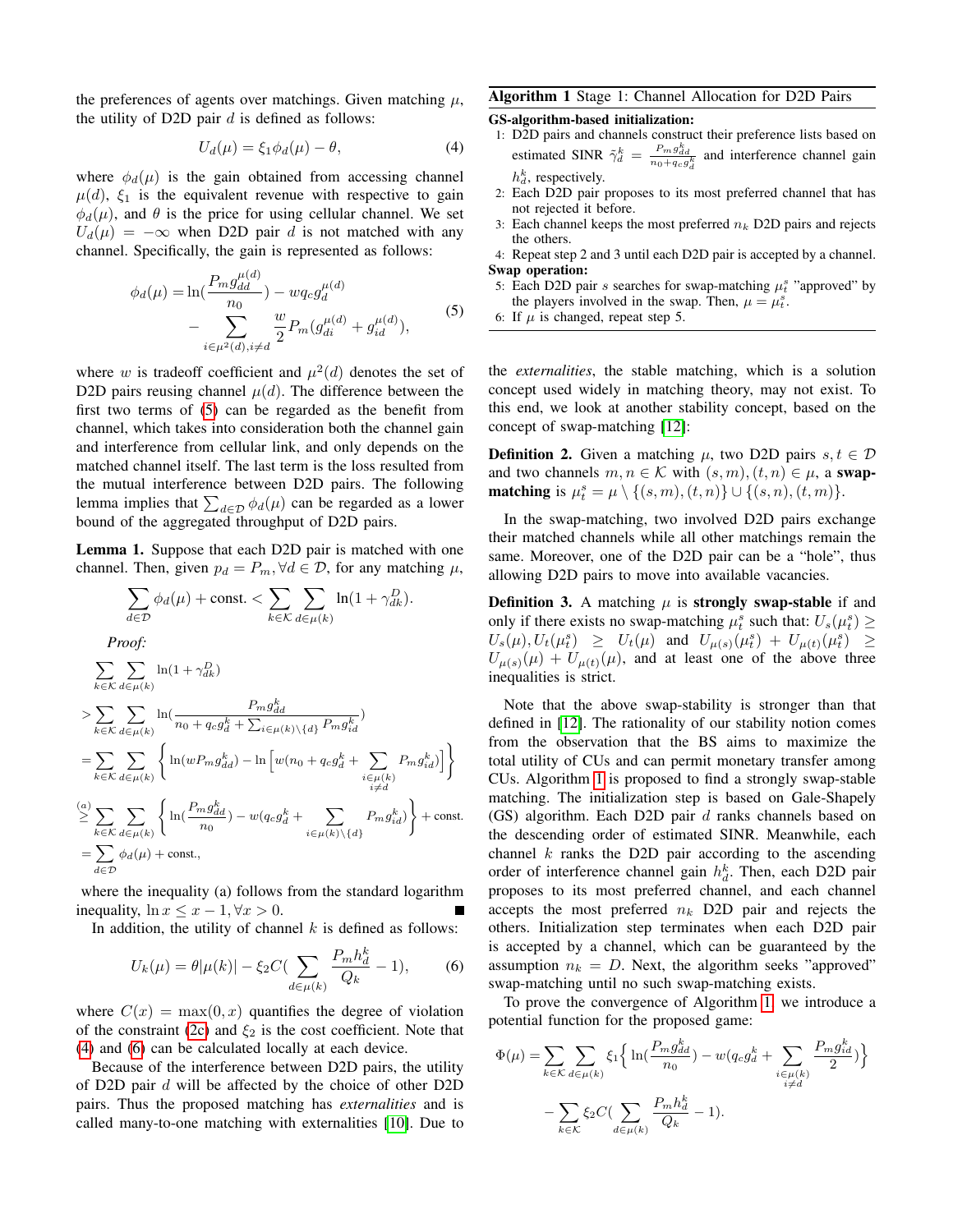Theorem 1. Algorithm [1](#page-2-3) always converges to a strongly swap-stable matching.

*Proof:* The proof is based on the fact that the potential function is improved. after each swap operation in Algorithm 1, which is proved as follows.

Note that each D2D pair is matched with one channel after initialization. Assume the "approved" swap-matching is  $\mu_t^s$ . For convenience, let  $W_d(\mu) = \xi_1 \ln(\frac{\bar{P}_m g_{dd}^{(\mu)}}{n_0})$  –  $\xi_1 w q_c g_d^{\mu(d)} - \theta$ . For  $i, j \in \mathcal{D}, k \in \mathcal{K}, I^k(i, i) = 0$  and  $I^k(i, j) = \xi_2 w P_m (g_{ij}^k + g_{ji}^k)/2$ . Moreover, we assume  $\mu(s) =$  $m, \mu(t) = n$ . Thus

$$
\Phi(\mu_i^s) - \Phi(\mu) \n= \sum_{k \in \mathcal{K}} U_k(\mu_i^s) + \sum_{d \in \mathcal{D}} W_d(\mu_i^s) - \frac{1}{2} \sum_{k \in \mathcal{K}} \sum_{i,j \in \mu_i^s(k)} I^k(i,j) \n- \left\{ \sum_{k \in \mathcal{K}} U_k(\mu) + \sum_{d \in \mathcal{D}} W_d(\mu) - \frac{1}{2} \sum_{k \in \mathcal{K}} \sum_{i,j \in \mu(k)} I^k(i,j) \right\}.
$$

Expanding and canceling the like terms, and using the symmetric property of  $I(i, j)$ , we obtain

$$
\Phi(\mu_t^s) - \Phi(\mu) \n= U_m(\mu_t^s) - U_m(\mu) + U_n(\mu_t^s) - U_n(\mu) \n+ W_s(\mu_t^s) - W_s(\mu) + W_t(\mu_t^s) - W_t(\mu) \n+ \sum_{i \in \mu(m)} I^m(i, s) - \sum_{i \in \mu(m)} I^m(i, t) + I^m(s, t) \n+ \sum_{i \in \mu(n)} I^n(i, t) - \sum_{i \in \mu(n)} I^n(i, s) + I^n(s, t).
$$

Considering the utilities of players involved in the swap, we can find out that

$$
\Phi(\mu_t^s) - \Phi(\mu) = U_m(\mu_t^s) + U_n(\mu_t^s) + U_s(\mu_t^s) + U_t(\mu_t^s) - \{U_m(\mu) + U_n(\mu) + U_s(\mu) + U_t(\mu)\}.
$$

Thus we can conclude that the potential function is improved ager swap. The proof is similar when one of D2D pairs is a "hole".

Furthermore, he number of possible matching between D2D pairs and channels is limited, Algorithm 1 will terminate at finite steps. On the other hand, the algorithm does not terminate until there is no any "approved" swap-matching. Therefore, we can conclude that the final matching is swapstable.

# *B. Power Control Stage*

Since all the cellular channels are orthogonal, we can decouple the power control problem into  $K$  subproblems, where we consider each channel independently. For simplicity, we focus on the power control problem of channel  $k$ . Similar to [\[5\]](#page-5-4), [\[6\]](#page-5-6), we adopt a pricing mechanism consisted of two steps. In the first step, the BS determines the virtual price factor  $c_k$  to control the received interference. In the second step, with the virtual price information, each D2D pair adjusts transmit power aiming to maximize its utility. To solve the two-step problem, the backward induction technique

is adopted. We start with the transmit power determination problem, called lower problem. Then we investigate the price factor adjustment problem, called upper problem.

*1)* Lower Problem: Because each D2D pair  $d \in \mathcal{D}_k$ maximize its own utility independently with local information, it is natural to model the lower problem as non-cooperative game. The power control game model is defined as  $\mathcal{G}_k =$  $\{\mathcal{D}_k, \{\mathcal{A}_d\}_{d \in \mathcal{D}_k}, \{R_d\}_{d \in \mathcal{D}_k}\}\)$ , where  $\mathcal{D}_k = \{d_1, \dots, d_{D_k}\}\)$  is the set of  $D_k$  D2D pairs assigned to channel k,  $A_d = [0, P_m]$ is the set of joint action profiles of all players, and  $R_d : \mathcal{I} \to$  $\mathbb{R}^+$  is the payoff function of player d. The payoff function is defined as follows:

$$
R_d(\mathbf{p}_k) = \ln(\gamma_{dk}^D(\mathbf{p}_k)) - c_k h_d^k p_d, \tag{7}
$$

where  $\gamma_{dk}^D(\mathbf{p}_k)$  is defined in [\(1\)](#page-1-6) and  $\mathbf{p}_k = (p_{d_1}, \dots, p_{d_{D_k}})^T$ is the action profile of all players. The first term can be considered as reward, which is an approximation of achievable rate. The second term is the cost charged by the BS, which is proportional to the interference caused by this D2D pair to cellular link.

We will adopt a well-studied solution notion known as Nash Equilibrium (NE) [\[13\]](#page-5-10), from which no players has intention to unilaterally deviate. A NE of our game model is given in Theorem 2.

**Theorem 2.** Given  $c_k$ ,  $\mathbf{p}_k^* = (p_{d_1}^*, \dots, p_{d_{D_k}}^*)^T$  is a NE of proposed power control game, where

<span id="page-3-1"></span>
$$
p_d^* = \min(P_m, \frac{1}{c_k h_d^k}), \forall d \in \mathcal{D}_k.
$$
 (8)

*Proof:* Let **p**<sub>−d</sub> denote the joint action profile of all players except player d. Given  $c_k$  and  $\mathbf{p}_{-d}$ , player d would like to maximize its utility as follows:

<span id="page-3-0"></span>
$$
\max_{p_d} \quad \ln(\gamma_{dk}^D(p_d, \mathbf{p}_{-d})) - c_k h_d^k p_d \tag{9a}
$$

$$
\text{s.t. } 0 \le p_d \le P_m,\tag{9b}
$$

The objective function is concave in  $p_d$ . After solving problem [\(9\)](#page-3-0), we can obtain the best response of player d:  $BR_d(\mathbf{p}_{-d}) =$  $\min(P_m, \frac{1}{c_k h_a^k})$ . Note that this best response implies that a rational player will always take a fixed action no matter what actions are taken by its opponents. Consequently, we can conclude that in NE, each player  $d \in \mathcal{D}_k$  would take the action  $p_d^* = \min(P_m, \frac{1}{c_k h_d^k}).$ 

*2) Upper Problem:* In upper problem, the BS will adjust the virtual price factor  $c_k$  to limit the interference to cellular link. On the one hand, too small  $c_k$  will result in the interference exceeding the interference tolerance level. On the other hand, too large  $c_k$  will result in low transmit power of D2D pairs, which leads to low sum rate of D2D pairs and inefficient spectrum utilization. Therefore, it is natural to seek a appropriate  $c_k$  which could maximize the sum rate of D2D pairs while guaranteeing the service level of CU. However, only interference information is available at the BS. Thus, it is difficult to find such  $c_k$ . To this end, instead of adjusting  $c_k$  to obtain the optimal power allocation, we try to seek  $c_k$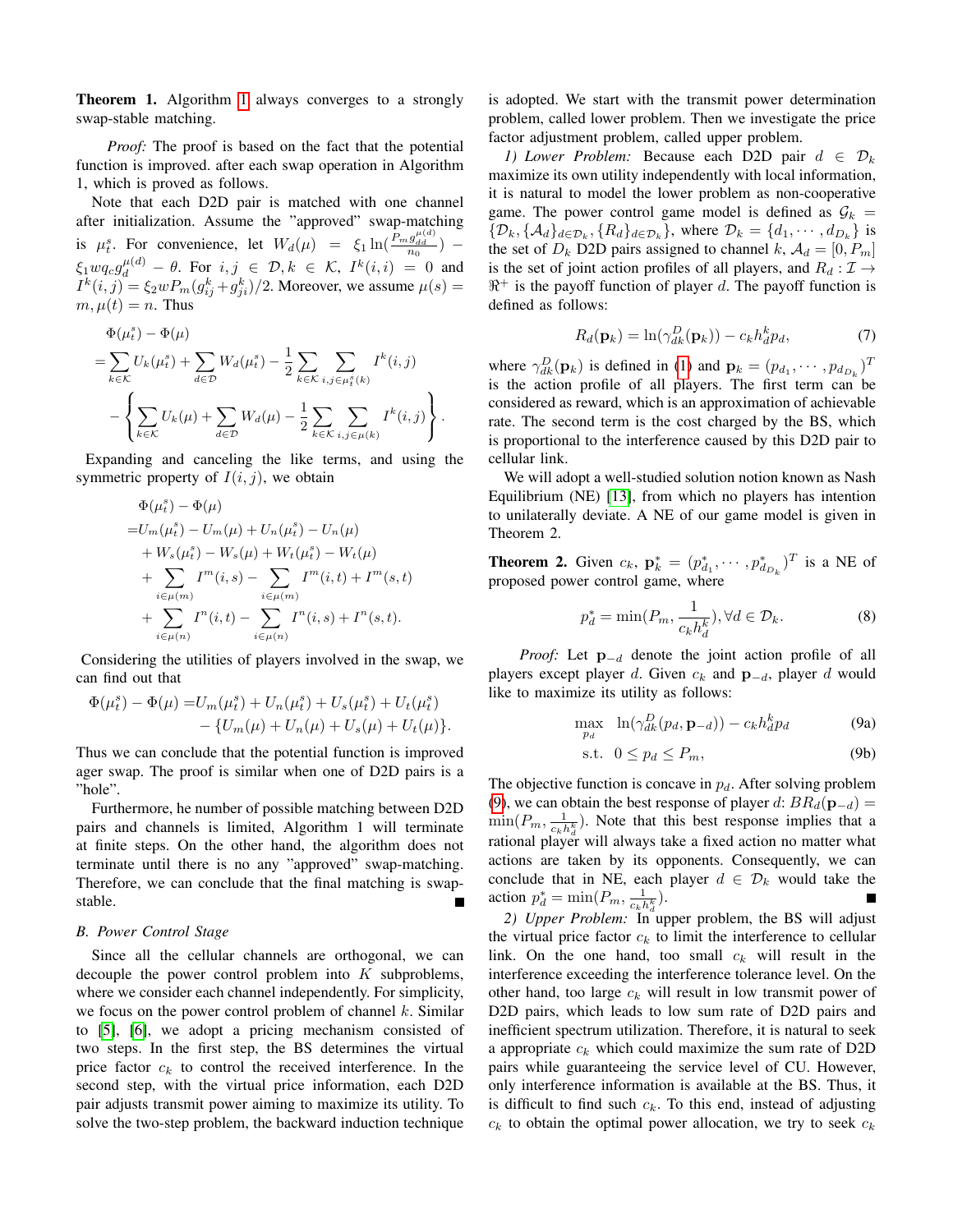### <span id="page-4-5"></span>**Algorithm 2** Stage 2: Power Control for channel  $k$

1: Initialization: given channel  $k, \mathcal{D}_k$ , let  $c_u = c_{max}, c_l = 0$ ; 2: while  $|c_u - c_l| \geq \epsilon$  do 3: The BS calculates  $c_k = (c_u + c_l)/2$  and broadcasts it; 4: Each D2D pair  $d \in \mathcal{D}_k$ , calculate  $p_d^*$  according to [\(8\)](#page-3-1); 5: if  $\sum_{d \in \mathcal{D}_k} \hat{p}_d^* h_d^k < Q_k$  then 6:  $c_u = c_k;$ <br>7: **else** else 8:  $c_l = c_k;$ 9: end if 10: end while 11:  $c_k^* = c_k;$ 

such that the power profile obtained in the following lower problem is Pareto optimal, which is defined as follows:

**Definition 4.** A power profile  $\mathbf{p}_k = (p_{d_1}, \dots, p_{d_{D_k}})$  satisfying constraint  $(2c)$  is **Pareto optimal** if there exists no power profile  $p_k$  satisfying constraint [\(2c\)](#page-1-0) could improve one D2D pair's rate without deteriorating other D2D pairs' rates.

<span id="page-4-0"></span>**Theorem 3.** If a power profile  $\mathbf{p}_k$  satisfying  $\sum_{d \in \mathcal{D}_k} p_d h_d^k =$  $Q_k$ , then it is Pareto optimal.

*Proof:* We will prove the theorem by contradiction. Suppose there is another power profile  $p'_{k}$  which can increase or maintain the performance of all D2D pairs. Then there must exist a set of D2D pairs  $\mathcal{M} \subset \mathcal{D}_k$  such that for any D2D pair  $d \in \mathcal{M}$ ,  $p_d$  decreases. Let  $m = arg \min_{d \in \mathcal{M}} \frac{p_d^d}{p_d}$ and  $\alpha = \frac{p'_m}{p_m} < 1$ . Consequently,  $p'_d \ge \alpha p_d$  for  $\forall d \in \mathcal{D}_k$ . Hence

$$
\gamma_{mk}^{D}(\mathbf{p}_{k}') \leq \frac{\alpha p_{m} g_{mm}^{k}}{n_{0} + q_{c} g_{m}^{k} + \alpha \sum_{i \in \mathcal{D}_{k} \setminus \{d\}} p_{i} g_{im}^{k}}
$$
  

$$
< \frac{p_{i} g_{mm}^{k}}{n_{0} + q_{c} g_{m}^{k} + \sum_{i \in \mathcal{D}_{k} \setminus \{d\}} p_{i} g_{im}^{k}}
$$
  

$$
= \gamma_{mk}^{D}(\mathbf{p}_{k}),
$$

which is incompatible with our assumptions.

Theorem [3](#page-4-0) implies that the virtual price factor  $c_k$  is "appropriate" if it can lead to a power profile which makes the interference constraint [\(2c\)](#page-1-0) tight. Additionally, from [\(8\)](#page-3-1), it is easy to find out that  $p_d^*$  is a non-increasing function of  $c_k$ . So a simple bisection algorithm can be used to find the "appropriate"  $c_k$  according to the received interference at the BS. The algorithm solving the power control problem is  $\sum_{d \in \mathcal{D}_k} p_d^*(c_{max}) h_d^k < Q_k$ . According to Theorem [3](#page-4-0) and the depicted in Algorithm 2, where  $c_{max}$  is the price such that monotonicity of  $p_d^*(c)$ , Algorithm 2 will converge to the price factor leading to a Pareto optimal power profile. We consider non-trivial case, where the interference at the BS exceed  $Q_k$ if all D2D pairs transmit using  $P_m$ , otherwise we just set  $c_k = 0.$ 

#### IV. NUMERICAL SIMULATIONS

The performance of our proposed algorithms is investigated through simulation in this section. The channel used in simulation is  $h = \beta L^{-\eta}$ , where  $\beta$  is fast fading gain with

<span id="page-4-1"></span>TABLE I: Simulation Configure Parameters

| <b>Parameters</b>           | Value           |
|-----------------------------|-----------------|
| Cell radius                 | $500 \text{ m}$ |
| Noise power $(n_0)$         | $-100$ dBm      |
| Pathloss exponent( $\eta$ ) |                 |
| Transmit power of $CU(q_c)$ | $20 \text{ mW}$ |
| Maximum D2D power( $P_m$ )  | $20 \text{ mW}$ |
| Length of D2D links         | 50 <sub>m</sub> |

<span id="page-4-2"></span>

<span id="page-4-3"></span> $K = 1, D = 6.$ with  $K = 2, D = 6.$ 

Fig. 2: Performance evaluation of our proposed scheme with different interference tolerance level.

<span id="page-4-4"></span>

Fig. 3: Performance of different schemes with different interference tolerance level,  $K = 4, D = 10$ .

exponential distribution,  $\eta$  is the pathloss exponent and L is the distance between transmitter and receiver. The D2D pairs and CUs are distributed uniformly within the cell. We set  $\theta = \xi_1 = \xi_2 = 1$  and  $w = 6 \times 10^6$ . Other configuration parameters are depicted in Table[.I.](#page-4-1)

At first, we evaluate the performance of our proposed scheme with different interference tolerance levels normalized by the signal strength of cellular link. Fig[.2a](#page-4-2) evaluates the achieved sum rate of D2D pairs of Algorithm 2. The results of locally optimal solution, which are obtained by *fmincon* solver of *Matlab*, are given for comparison. It can be seen that the performance of Algorithm 2 is close to the solution obtained by *fmincon* solver. Fig[.2b](#page-4-3) evaluates the overall performance of our scheme. The *brute-force* scheme given for comparison is the algorithm which explores the all possible channel assignments and adopts *fmincon* solver for power control. We can find that the performance loss of our scheme compared with *brute-force* scheme is at most 20% and is below 10% when interference tolerance level is larger than -5 dB, and the performance gain over *random* scheme is larger than 35%.